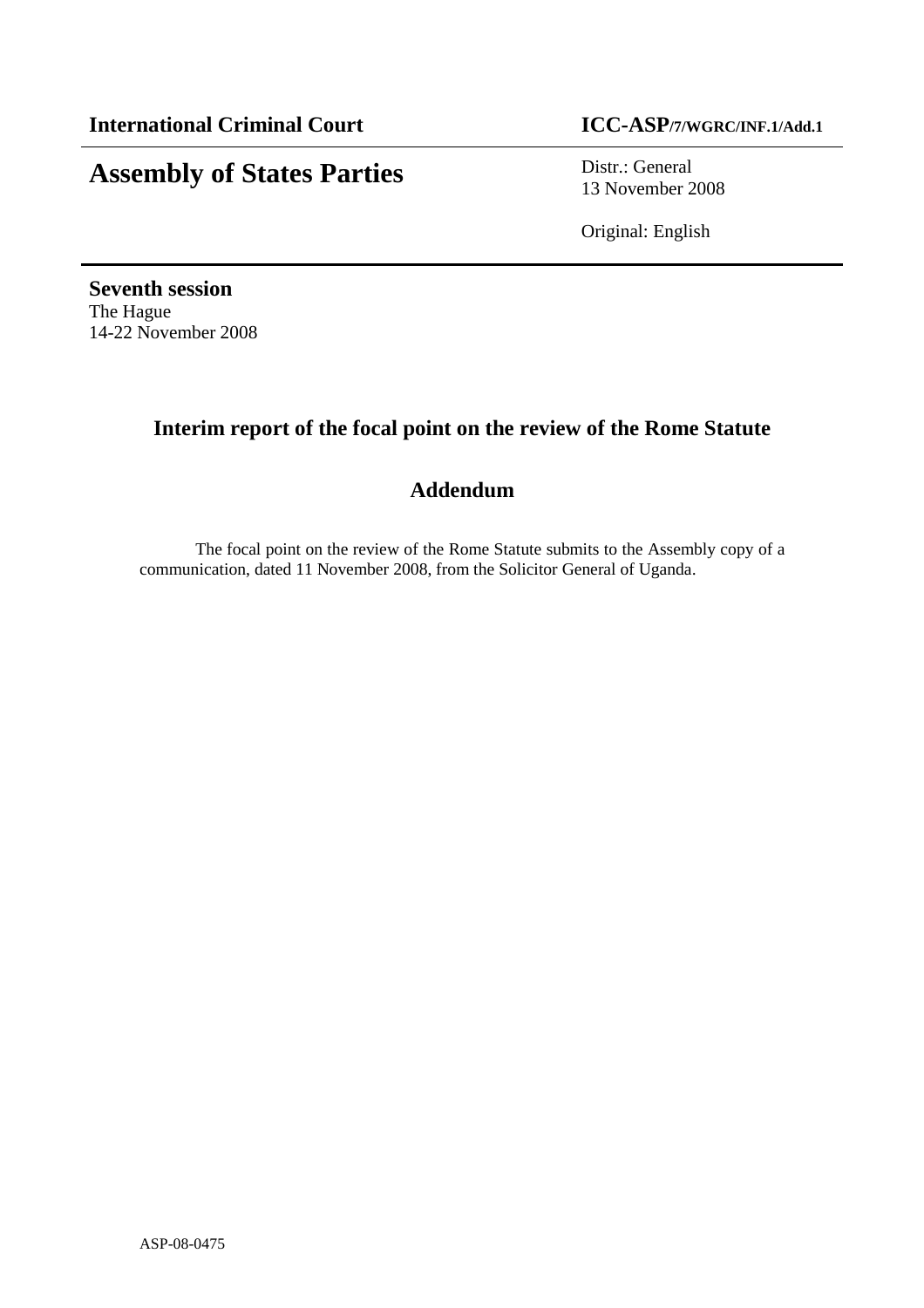#### **Annex**

No. ADM/70/269/01

Ambassador Rolf Fife Coordinator for the Review Conference Working Group Assembly of States Parties to the Rome Statute of the International Criminal Court New York United States of America

Dear Ambassador Fife,

### RE: UGANDA' S OFFER TO HOST THE REVIEW CONFERENCE IN 2010

Reference is made to the two presentations made by Hon. (Dr) E. Khiddu Makubuya, the Attorney General and Minister of Justice and Constitutional Affaires of the Republic of Uganda during the 6th Assembly of States Parties (ASP) in New York. In both presentations, the Hon. Attorney General/Minister made it known to the ASP that the Government of Uganda intended to have the honor of hosting the Review Conference in 2010. He demonstrated, through a power-point presentation, that Uganda has beautiful and more than adequate facilities for the conference to be held in Kampala.

In May this year, you headed a fact-finding team which came to Kampala to assess Uganda's suitability and readiness to host such an important event. The team subsequently made a report which indicated that Uganda was able, capable and ready to host the conference. We are very thankful for that.

You will recall that during the visit referred to above, you and your team were made to understand that, being a situation country and being at the center of the Great Lakes Region where the Court is most active, Uganda is most suited to host such a conference.

Further, your team was briefed on the security aspects and you were impressed.

In the resumed session (June 2008), the ASP expressed its satisfaction with the report and requested Uganda to further demonstrate its commitment to the Rome Statute by reporting on the progress being made on the implementing legislation and ratification of the Agreement on Privileges and Immunities of the International Criminal Court (APIC).

I am please to report that there have been discussions between the Ministry of Justice and Constitutional Affairs and the Chairperson of the Legal and Parliamentary Affairs Committee and the Director of Legal and Legislative Affairs. During these discussions, the two officials were made to appreciate the need to urgently consider the Draft International Criminal Court bill. The two officials have assured the Ministry that discussions with stakeholders on the Bill will commence any time, beginning with Uganda Law Society. The Ministry has been assured that the Bill will expeditiously be tabled before the plenary for enactment as soon as discussions with the stakeholders are completed, thus ensuring that Uganda fulfils the promises it has made to the ASP. We trust that the matter is being accorded the urgency it deserves.

I am also glad to report that the ratification of APIC was approved by Cabinet on  $5<sup>th</sup>$ November 2008 and the instruments of ratification are being prepared by the Ministry of Foreign Affairs and will be deposited in New York as soon as possible.